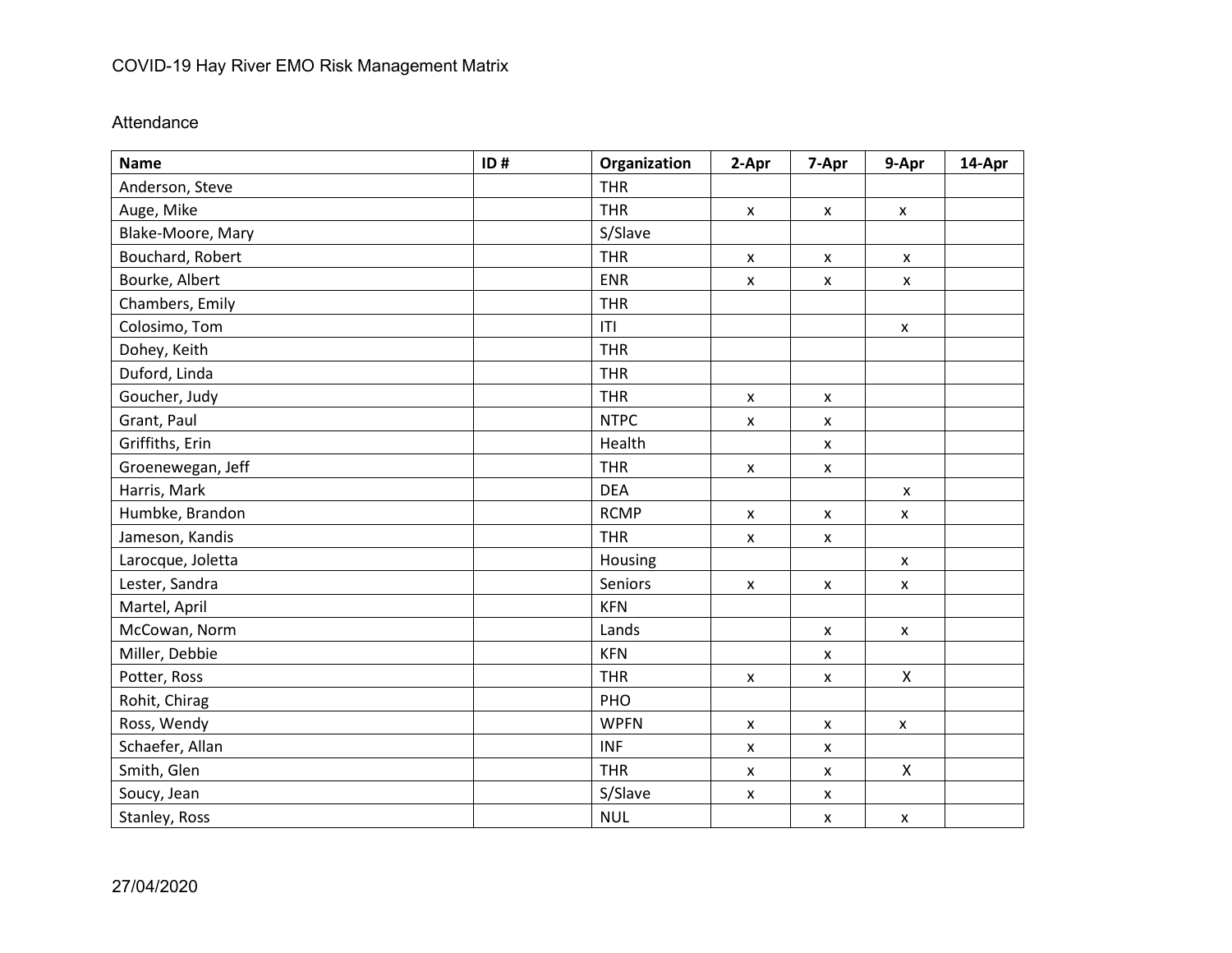## COVID-19 Hay River EMO Risk Management Matrix

| Tybring, Heather | <b>NTPC</b>   |        | x |  |
|------------------|---------------|--------|---|--|
| Whitlock, Greg   | <b>IFS</b>    | Λ      |   |  |
| Wilkins, Rob     | Rangers, CCGA | x      | х |  |
| Willows, Brian   | <b>THR</b>    | v<br>Λ | х |  |
| Wright, Travis   | S/Slave       |        |   |  |

| # | <b>Risk Category</b>       | <b>Risk Description</b>                                             | <b>Planned Mitigation</b>                                                                                     | <b>Meeting Notes</b>                                                                                                                                                                                                                                                                                                                                                                                               | <b>Current Risk Rating</b> |
|---|----------------------------|---------------------------------------------------------------------|---------------------------------------------------------------------------------------------------------------|--------------------------------------------------------------------------------------------------------------------------------------------------------------------------------------------------------------------------------------------------------------------------------------------------------------------------------------------------------------------------------------------------------------------|----------------------------|
|   | Medical<br><b>Services</b> | Inadequate supply of PPE<br>for medical personnel                   | 5000 masks donated from<br>$\bullet$<br>Suncor                                                                | Normal compliment of N95<br>masks, contingency of 20%<br>Looking at a territorial<br>stockpile and working with<br>the federal government to<br>discuss equal distribution<br>and Federal stockpile.<br>May be looking at a program<br>to be able to sterilize used<br>n95 masks with approval of<br>a plan from the federal<br>government.<br>HRF Department to safely<br>store used masks for<br>possible reuse. | 6                          |
|   |                            | Inadequate supply of<br>medical equipment to<br>meet patient demand | Critical Patients would be<br>$\bullet$<br>transferred to Stanton.                                            | Arrangements with health<br>center to accommodate<br>isolation of patients if<br>required                                                                                                                                                                                                                                                                                                                          | 6                          |
|   |                            | Inadequate human<br>resources capacity to<br>meet patient demand    | Full complement of positions<br>$\bullet$<br>companywide until end of<br>April and continuing<br>recruitment. | CEO to update mid-April on<br>status for May                                                                                                                                                                                                                                                                                                                                                                       | 4                          |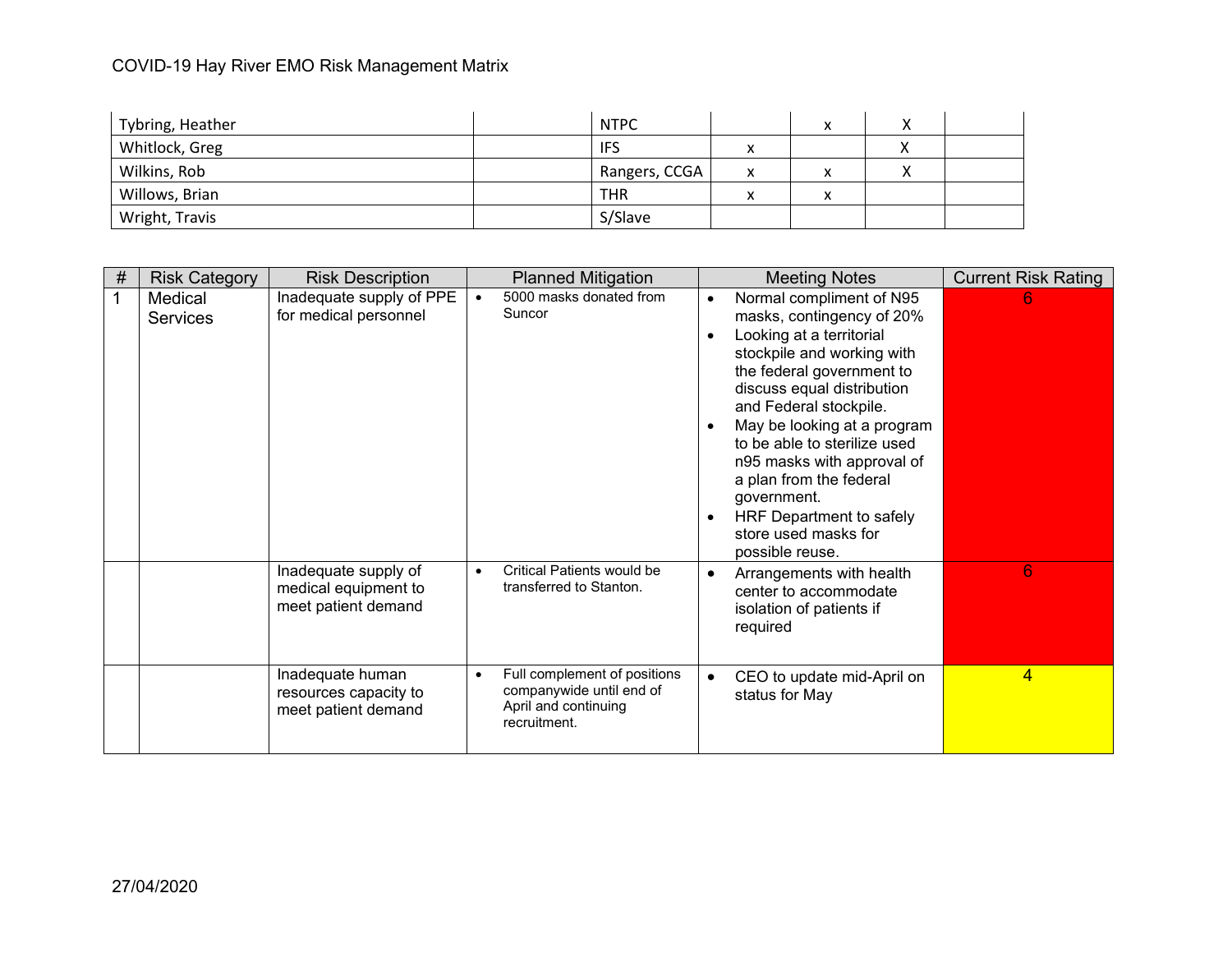| $\overline{2}$ | <b>Public Health</b> | Public infection through<br>exposure at local<br>businesses | $\bullet$<br>$\bullet$<br>$\bullet$<br>$\bullet$<br>$\bullet$ | Social distancing controls in<br>place.<br>Proper cleaning and<br>disinfecting processes<br>Proper PPE by staff<br>Non-Essential businesses<br>recommended by THR to<br>close to public<br><b>NWT State of Emergency</b><br>declared giving powers to<br>enforce closure to public | $\bullet$<br>$\bullet$<br>$\bullet$ | Many businesses still open;<br>are they essential?<br>Businesses are taking safety<br>measures but how do we<br>enforce compliance? Are<br>they following proper<br>protocol re: gloves/masks<br>etc<br>WSCC not doing inspections<br>EHO responsible for this<br>however only 1 in Hay River<br>Town is compiling list of<br>essential vs non-essential<br>and what safety protocols<br>are in place<br>Waiting for Dr. Kandolas<br>office to hear about<br>enforcement.<br>Erin will pass on to the EHO<br>in regards to the grocery<br>stores not having a standard<br>on sanitization and running<br>out of sanitizer.<br>The NWT health officer is<br>recommending the use of<br>cloth masks and Erin<br>recommends following the<br>health Canada<br>recommendations. | 9              |
|----------------|----------------------|-------------------------------------------------------------|---------------------------------------------------------------|------------------------------------------------------------------------------------------------------------------------------------------------------------------------------------------------------------------------------------------------------------------------------------|-------------------------------------|-----------------------------------------------------------------------------------------------------------------------------------------------------------------------------------------------------------------------------------------------------------------------------------------------------------------------------------------------------------------------------------------------------------------------------------------------------------------------------------------------------------------------------------------------------------------------------------------------------------------------------------------------------------------------------------------------------------------------------------------------------------------------------|----------------|
|                |                      | Public infection through<br>community spread                | $\bullet$<br>٠<br>$\bullet$<br>$\bullet$                      | Self-isolation requirements<br>Social distancing messaging<br>communicated<br>No gatherings ordered,<br>enforced and communicated<br>Screening is happening with<br>volunteers and ambulance<br>staff before arrival at the<br>hospitals.                                          | $\bullet$<br>٠                      | Reinforce the important<br>everyone follows self-<br>isolation protocols<br>Some communication on<br>social media/bulletin boards<br>Should risk rating be higher?<br>Should there be a restriction<br>on people coming into Hay<br><b>River from Fort Resolution?</b>                                                                                                                                                                                                                                                                                                                                                                                                                                                                                                      | $\overline{4}$ |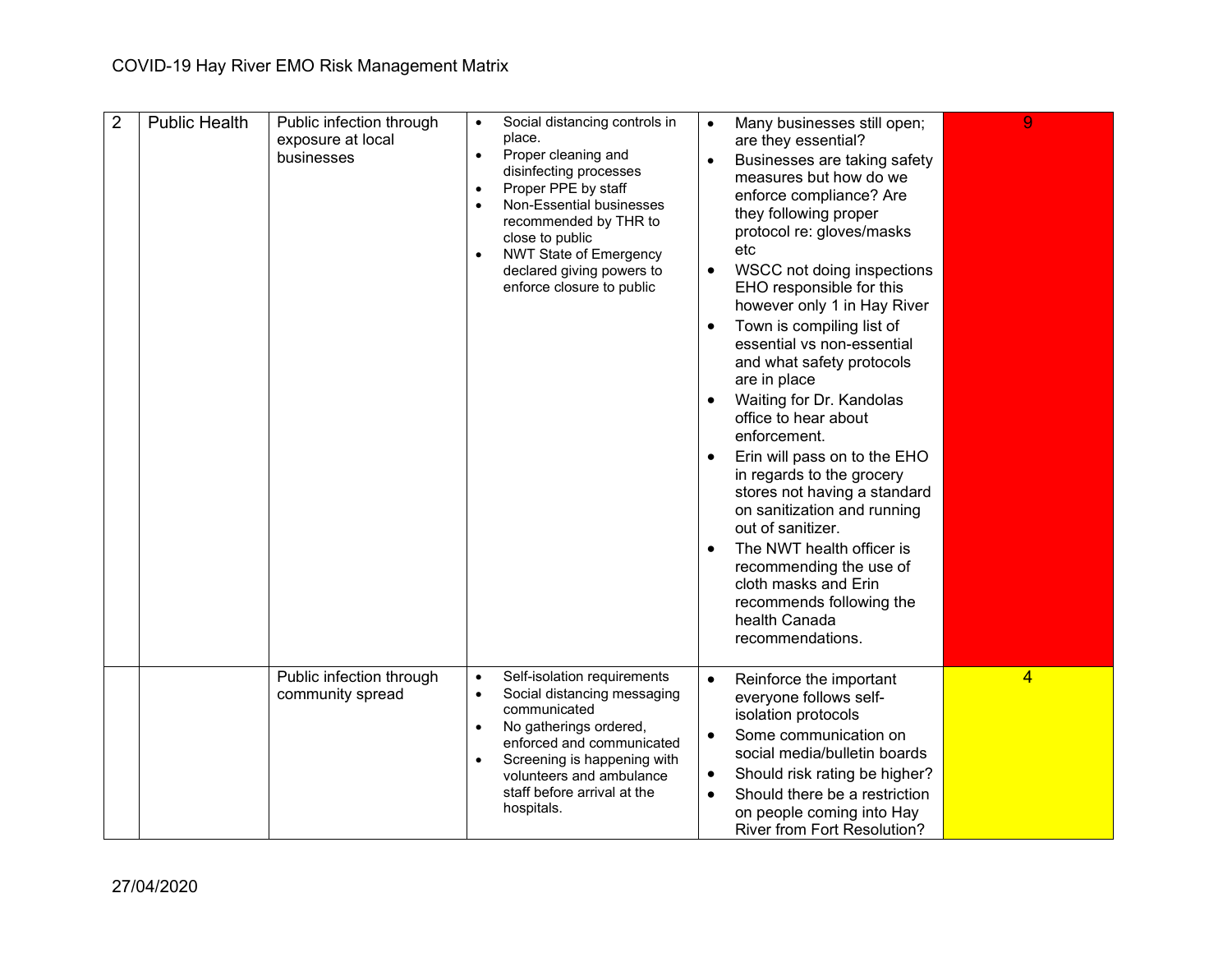|                                      |                                                                          |                                                                                                                                                                                                                                                                                                                                                                                                                                                    | Can food be shipped to that<br>community?                                                                                                                                                                                                                                                                                                                                                     |   |
|--------------------------------------|--------------------------------------------------------------------------|----------------------------------------------------------------------------------------------------------------------------------------------------------------------------------------------------------------------------------------------------------------------------------------------------------------------------------------------------------------------------------------------------------------------------------------------------|-----------------------------------------------------------------------------------------------------------------------------------------------------------------------------------------------------------------------------------------------------------------------------------------------------------------------------------------------------------------------------------------------|---|
|                                      | Out of town / Territory<br>workers transmit COVID<br>into community      | Do not permit non-essential<br>$\bullet$<br>workers into the NWT<br>Develop and enforce<br>$\bullet$<br>restrictions for out of town /<br>territory essential services<br>employees. Work only<br>allowances.<br>All Medical essential services<br>$\bullet$<br>are coming in and going<br>straight to work but they are<br>self-monitoring with masks<br>and self-isolating when not at<br>work.                                                  | Gov't depts still carrying on<br>$\bullet$<br>their work and bringing in<br>outside workers - this is<br>problematic<br>Need to enforce the<br>restrictions<br>The Chief Public Health<br>$\bullet$<br>Officer announced there will<br>be enforcement brought in to<br>support                                                                                                                | 6 |
|                                      | Public infection through<br>travel (international,<br>interprovincial)   | Close NWT borders to visitors<br>$\bullet$<br>and non-essential business                                                                                                                                                                                                                                                                                                                                                                           | $\bullet$<br>Borders closed and working<br>reasonably well so far<br>Concerns raised around<br>$\bullet$<br>incorrect info on social<br>media - should admins be<br>contacted to monitor pages<br>and remove incorrect info?<br>Advise for everyone to refer<br>to current/reliable sources<br>i.e. GNWT/Fed Gov't                                                                            | 2 |
| Seniors/<br>Vulnerable<br>Population | Access to essential<br>goods/services as well as<br>COVID-19 information | Ensure networking is<br>$\bullet$<br>available for food supply<br>Regular communication in<br>$\bullet$<br>place for COVID-19<br>Anglican Church is<br>$\bullet$<br>delivering baskets of foods<br>The DEA is continuing to<br>$\bullet$<br>assist with hampers to<br>vulnerable families.<br>Receiving approx. 60 doz<br>$\bullet$<br>eggs from Polar eggs for<br>distribution to seniors<br>The lights on program is<br>delivering food hampers. | Seniors experiencing food<br>$\bullet$<br>shortages have been<br>directed to appropriate<br>organizations in territory for<br>assistance<br>Whispering Willows has<br>$\bullet$<br>prepped some food and<br>handed out to those in need<br>Still require<br>$\bullet$<br>guidance/communication on<br>how to support<br>seniors/vulnerable persons<br>Strongly recommend a local<br>$\bullet$ | 4 |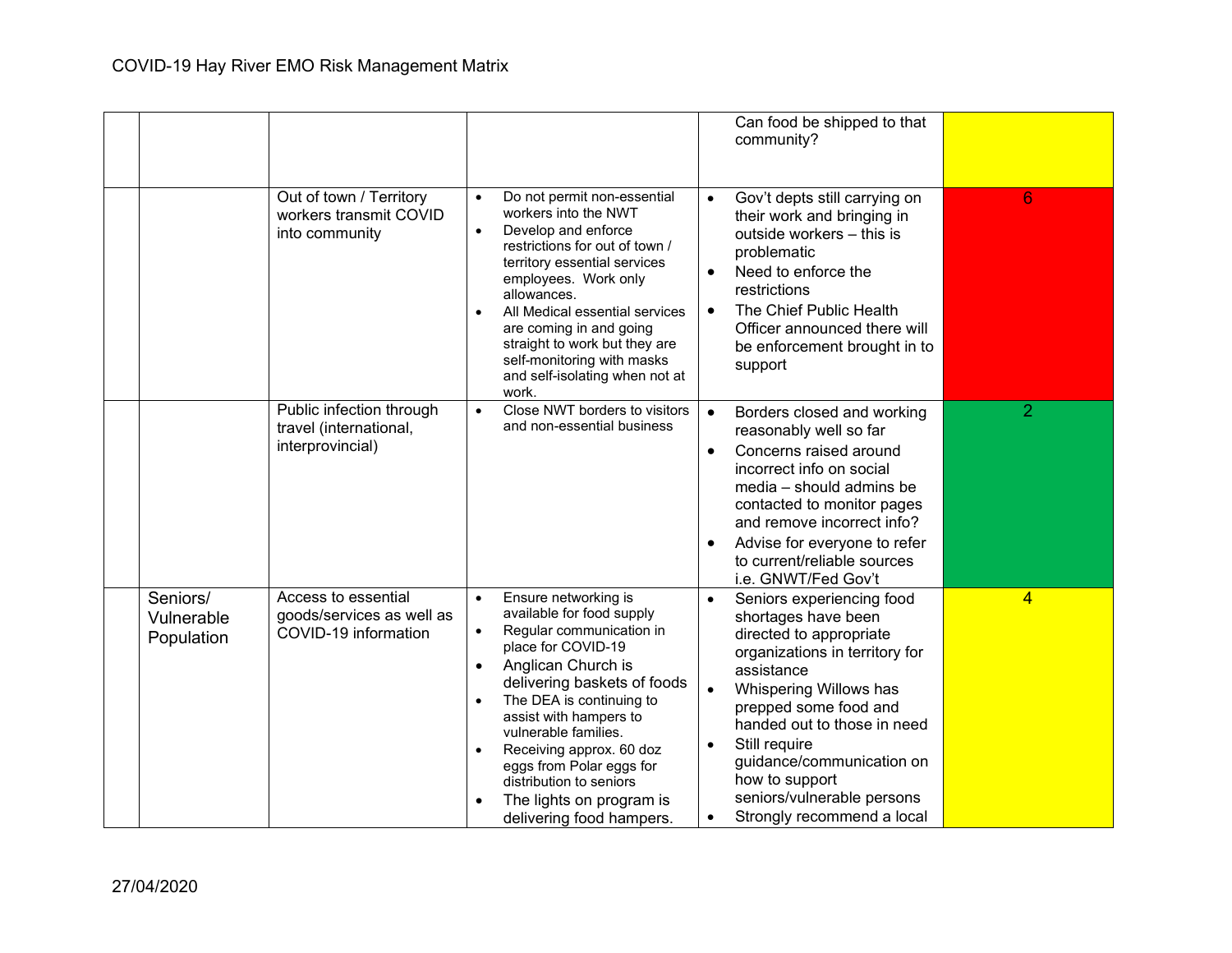|   |                                                   |                                                                                                    |                                                                                                                                                                                                                                                                                                                              | group to address the senior<br>and at risk population.<br>It was crowded at the store<br>as it was senior's day and<br>there was regular shopping.                                                                                                               |                |
|---|---------------------------------------------------|----------------------------------------------------------------------------------------------------|------------------------------------------------------------------------------------------------------------------------------------------------------------------------------------------------------------------------------------------------------------------------------------------------------------------------------|------------------------------------------------------------------------------------------------------------------------------------------------------------------------------------------------------------------------------------------------------------------|----------------|
| 3 | Protective<br><b>Services</b><br>(Medical / Fire) | Unable to meet first<br>response demands due to<br>limited personnel capacity                      | Maintain personnel schedule<br>Discuss support allowances<br>with employers<br>Is there past members that<br>$\bullet$<br>could assist if needed?<br>Reduce isolations through<br>$\bullet$<br>access to COVID testing<br>Obtained 300 additional<br>$\bullet$<br>simple face masks.<br>Provided inventory to<br><b>MACA</b> | 65% available staff - 21 staff<br>$\bullet$<br>Temps and medical<br>$\bullet$<br>questionnaires completed<br>daily by staff<br>Treating each call as though<br>they were exposed to virus<br>FD members practicing<br>extreme hygiene processes                  | $\overline{4}$ |
|   |                                                   | Inadequate supply of PPE<br>for first responders leads<br>to reduce ability to<br>respond to calls | Tapping into the Federal<br>1.<br>Government supplies that<br>was announced                                                                                                                                                                                                                                                  | Have approx. 1 month<br>supply of PPE<br>Concerned re: getting more<br>from fed gov't; have back up<br>resources; Travis will also<br>look into and keep them<br>updated<br>Also monitoring the landfill<br>because of fire last year                            | $\overline{3}$ |
| 4 | Electrical<br>Power/NTPC                          | Reliable supply of<br>electrical power not<br>maintained due to supply<br>chain restrictions       | All NUL employees are<br>$\bullet$<br>working from home.<br>Only flying via charter<br>$\bullet$                                                                                                                                                                                                                             | NUL/NTPC/ and CEA have<br>$\bullet$<br>mutual agreements in place to<br>pull resources from outside or<br>within the territory as needed.<br>Currently have 2 days of fuel in<br>the tank reserve and there is<br>enough in storage to run for<br>quite a while. | $\overline{2}$ |
|   |                                                   | Reliable supply of<br>electrical power not<br>maintained due to<br>insufficient human<br>resources | $\bullet$                                                                                                                                                                                                                                                                                                                    |                                                                                                                                                                                                                                                                  | $\overline{2}$ |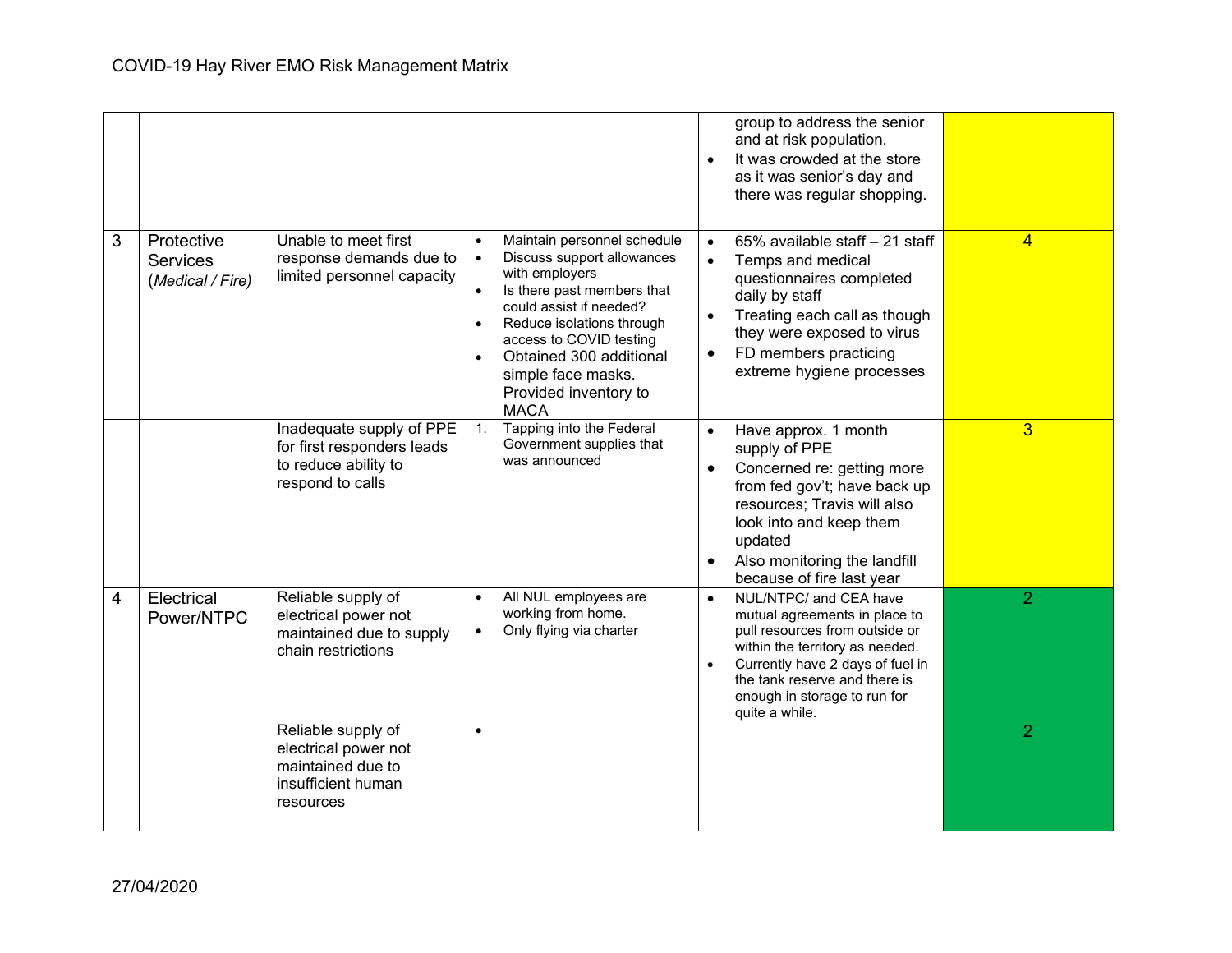|                 |                                         | <b>NTPC Update</b>                                                                     | $\bullet$<br>$\bullet$              | NTPC has all staff working<br>remotely from home<br>Work crews following<br>social-distancing/isolation<br>protocols                                                                                                                                              | $\bullet$<br>$\bullet$<br>$\bullet$ | Critical projects ongoing<br>Majority of external contracts<br>have left NWT<br><b>Mutual Assistance</b><br>agreement signed if required<br>Taltson shutdown planned<br>for next year                                                                                                                                                                                                                                                                                |                                  |
|-----------------|-----------------------------------------|----------------------------------------------------------------------------------------|-------------------------------------|-------------------------------------------------------------------------------------------------------------------------------------------------------------------------------------------------------------------------------------------------------------------|-------------------------------------|----------------------------------------------------------------------------------------------------------------------------------------------------------------------------------------------------------------------------------------------------------------------------------------------------------------------------------------------------------------------------------------------------------------------------------------------------------------------|----------------------------------|
| 5               | Food and<br><b>Supplies</b><br>Security | Inadequate food supply<br>due to supply chain<br>restrictions<br>Unable to meet public | $\bullet$<br>$\bullet$<br>$\bullet$ | Secure local food supply<br>through NIFTI, Polar Eggs,<br>Gardens<br>Reached out to ITI to lift<br>bands to come across the<br>border - They are running<br>with food security including<br>discussion with commercial<br>fishers<br>Grocers limit purchases have | $\bullet$<br>$\bullet$<br>$\bullet$ | Grocers should have min 30<br>day supplies in warehouse<br>Recommend speaking to<br>grocers re: extra water in<br>case of sudden water<br>demand due to river breakup<br>The town could offer space<br>for non-refrigerated items<br>Reached out to the grocers<br>about their supply and stock<br>in regards to break up<br>There are some products<br>that are backed up but most<br>of the products are coming<br>in regularly. Sandra to<br>confirm with Jeff if | $\overline{2}$<br>$\overline{2}$ |
|                 |                                         | food supply demand due<br>to hoarding purchases                                        |                                     | been lifted, will put back in<br>place if required                                                                                                                                                                                                                |                                     |                                                                                                                                                                                                                                                                                                                                                                                                                                                                      |                                  |
| $6\phantom{1}6$ | Policing and<br>Enforcement             | Not enough capacity to<br>enforce orders and public<br>security                        | $\bullet$                           | Continue working with EHC,<br>WSCC & MACA to ensure<br>enforcing can in fact be done<br>- Lobby resources if needed<br>Brought in a relief member<br>from Yellowknife                                                                                             | $\bullet$                           | Contingency plans in place;<br>additional members in<br>division can be redeployed if<br>needed<br>Working with Public Health<br>Officer re: Quarantine<br>Orders<br>RCMP can only offer<br>assistance and this limited<br>To date: RCMP has assisted<br>with 1 inspection                                                                                                                                                                                           | $\overline{4}$                   |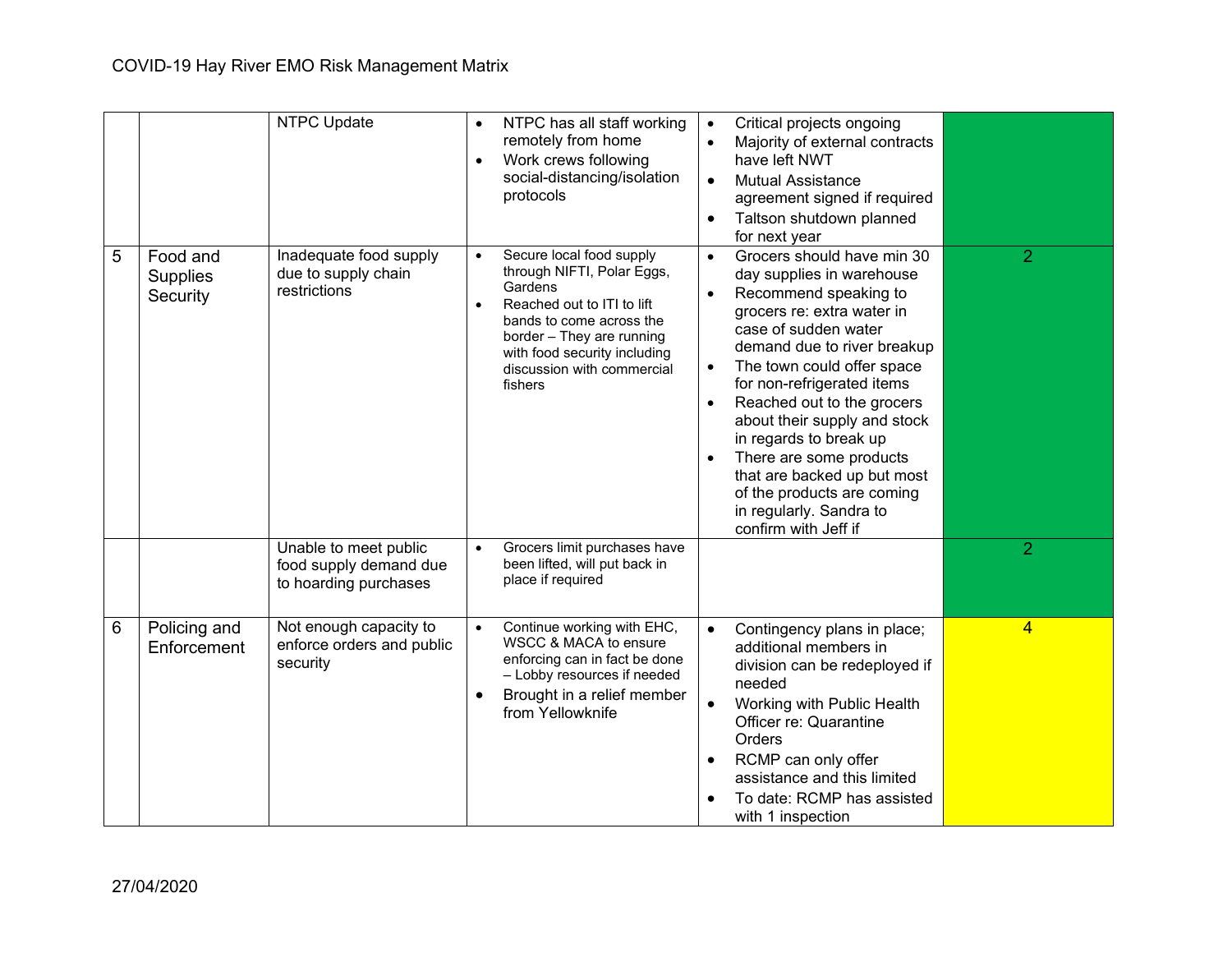|                |                |                                                                                                                                                                                                         |                                                                                                                                                                                                                                                                                                                                             | There has been inspectors<br>brought in and the RCMP<br>will be assisting them to<br>enforce the health orders<br>$\bullet$                                                                                                                                                                                                                                                                                                                                                                        |                |
|----------------|----------------|---------------------------------------------------------------------------------------------------------------------------------------------------------------------------------------------------------|---------------------------------------------------------------------------------------------------------------------------------------------------------------------------------------------------------------------------------------------------------------------------------------------------------------------------------------------|----------------------------------------------------------------------------------------------------------------------------------------------------------------------------------------------------------------------------------------------------------------------------------------------------------------------------------------------------------------------------------------------------------------------------------------------------------------------------------------------------|----------------|
|                |                | Inadequate supply of PPE<br>for law enforcement<br>leading to inability to<br>respond                                                                                                                   |                                                                                                                                                                                                                                                                                                                                             | Currently have a good<br>supply of PPE; headquarters<br>in YK managing the<br>inventory for HR detachment                                                                                                                                                                                                                                                                                                                                                                                          | $\overline{2}$ |
|                |                | <b>ENR Update</b>                                                                                                                                                                                       | Office is closed to public<br>$\bullet$<br>There will be officers once an<br>$\bullet$<br>order is put in by the Chief<br>health officer<br>Developing safe work<br>$\bullet$<br>practices for workers during<br>fire season.<br>There will be 3 officers in Hay<br>$\bullet$<br>River                                                      | Business as usual - is an<br>$\bullet$<br>essential service<br>Preparing for fire season<br>$\bullet$<br>Available to address any<br>wildlife concerns<br>Activating emergency call<br>line May 1<br>Enforcement work will<br>$\bullet$<br>continue through the<br>summer.<br>The official appointments for<br>some of the ENR staff to be<br>sworn in as Inspectors will<br>happen soon. They won't be<br>on duty after training.<br>Training will start right away<br>for the Health inspectors. | $\overline{2}$ |
| $\overline{7}$ | Transportation | Airport and highways<br>operational but with<br>checkpoints in place to<br>restrict access and<br>document incoming traffic<br>to community while<br>ensuring self-isolation<br>protocols are followed. | Resources at checkpoints<br>$\bullet$<br>enforcing self-isolation<br>protocols, confirming<br>essential service transients<br>and any associated protocols<br>for essential service<br>personnel.<br>Airports continue to operate<br>$\bullet$<br>supported by business<br>continuity planning.<br>Other measures put in place<br>$\bullet$ | NWT borders closed a few<br>$\bullet$<br>weeks ago<br>Checkpoints in place and<br>$\bullet$<br>working well - Info is being<br>relayed to health groups re:<br>self-isolation forms etc<br>Concerns surrounding<br>$\bullet$<br>border control at Fort<br>Chipewyan after river<br>breakup                                                                                                                                                                                                         | $\overline{4}$ |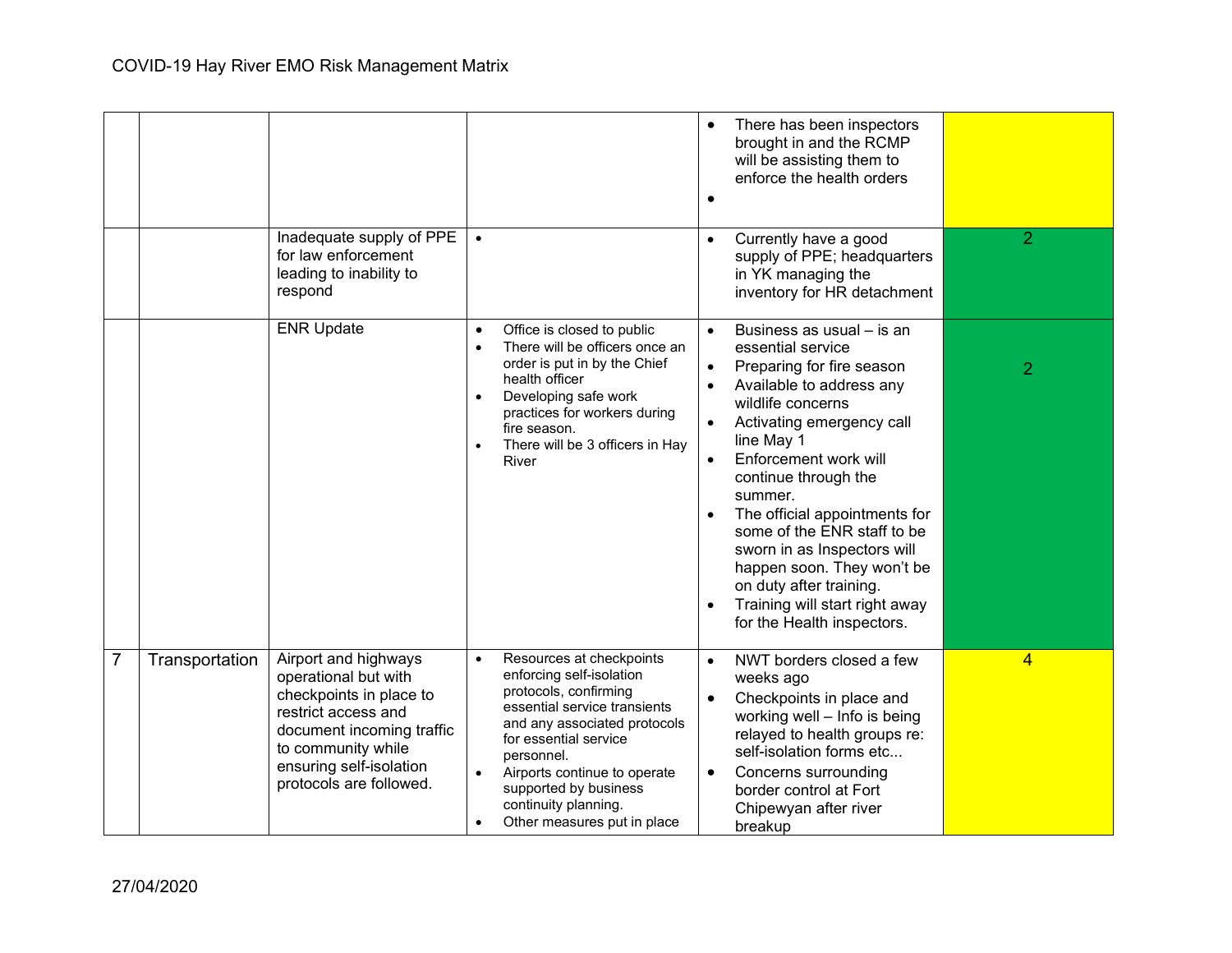|   |                              |                                                                                                     | $\bullet$<br>$\bullet$                                                                  | to support compliance with<br>PHO orders.<br>Staff from INF are being<br>redeployed to assist at the<br>Airport to help with screening<br>and collecting more<br>information on people coming<br>into Hay River.<br>The lands officers may be<br>redeployed as well as the<br>new COVID-19 Health<br>Inspectors.                                                                                                  | $\bullet$ | Winter schedule in place that<br>offers social distancing - will<br>most likely continue<br>schedule through pandemic<br>Airport is still operational<br>There are about 50 MTS<br>employees and 12 of those<br>who are local employees<br>and others are contracted<br>workers. We could have 60+<br>individuals coming into Hay<br>River for MTS and coast<br>guard.<br>They have the camp in old<br>town so the plan is to<br>disperse these people into<br>apartments and hotel rooms.<br>Are there other groups<br>coming in from coast guard<br>or MTS during the breakup<br>as this may cause a conflict<br>in housing? Robert<br>Bouchard to follow up with<br>MTS and Coast guard. |   |
|---|------------------------------|-----------------------------------------------------------------------------------------------------|-----------------------------------------------------------------------------------------|-------------------------------------------------------------------------------------------------------------------------------------------------------------------------------------------------------------------------------------------------------------------------------------------------------------------------------------------------------------------------------------------------------------------|-----------|---------------------------------------------------------------------------------------------------------------------------------------------------------------------------------------------------------------------------------------------------------------------------------------------------------------------------------------------------------------------------------------------------------------------------------------------------------------------------------------------------------------------------------------------------------------------------------------------------------------------------------------------------------------------------------------------|---|
| 8 | Emergency<br><b>Services</b> | High water levels<br>associated with river<br>break-up force evacuation<br>of Vale Island Residents | $\bullet$<br>$\bullet$<br>$\bullet$<br>$\bullet$<br>$\bullet$<br>$\bullet$<br>$\bullet$ | Form committee to develop<br>evacuation plan that<br>considers COVID<br>requirements<br>Evacuee transportation<br>services in place<br>Evacuee dedicated<br>accommodations established<br>Food and goods supply<br>services in place<br>Help from the National<br>Defense<br>Early Communications to<br>residents to make a plan in<br>case of evacuation<br>Public notice was issued<br>09/04/20 on planning for | $\bullet$ | Meeting today at town office<br>to discuss evacuation<br>procedures etc.<br>Identifying resources and<br>working through processes;<br>planning to have more<br>information for the plan end<br>of next week and ready to<br>execute<br>Is arena an option to house<br>people in the event of an<br>emergency?<br>Had an internal planning<br>committee and ensure safe<br>practices are in place.                                                                                                                                                                                                                                                                                          | 6 |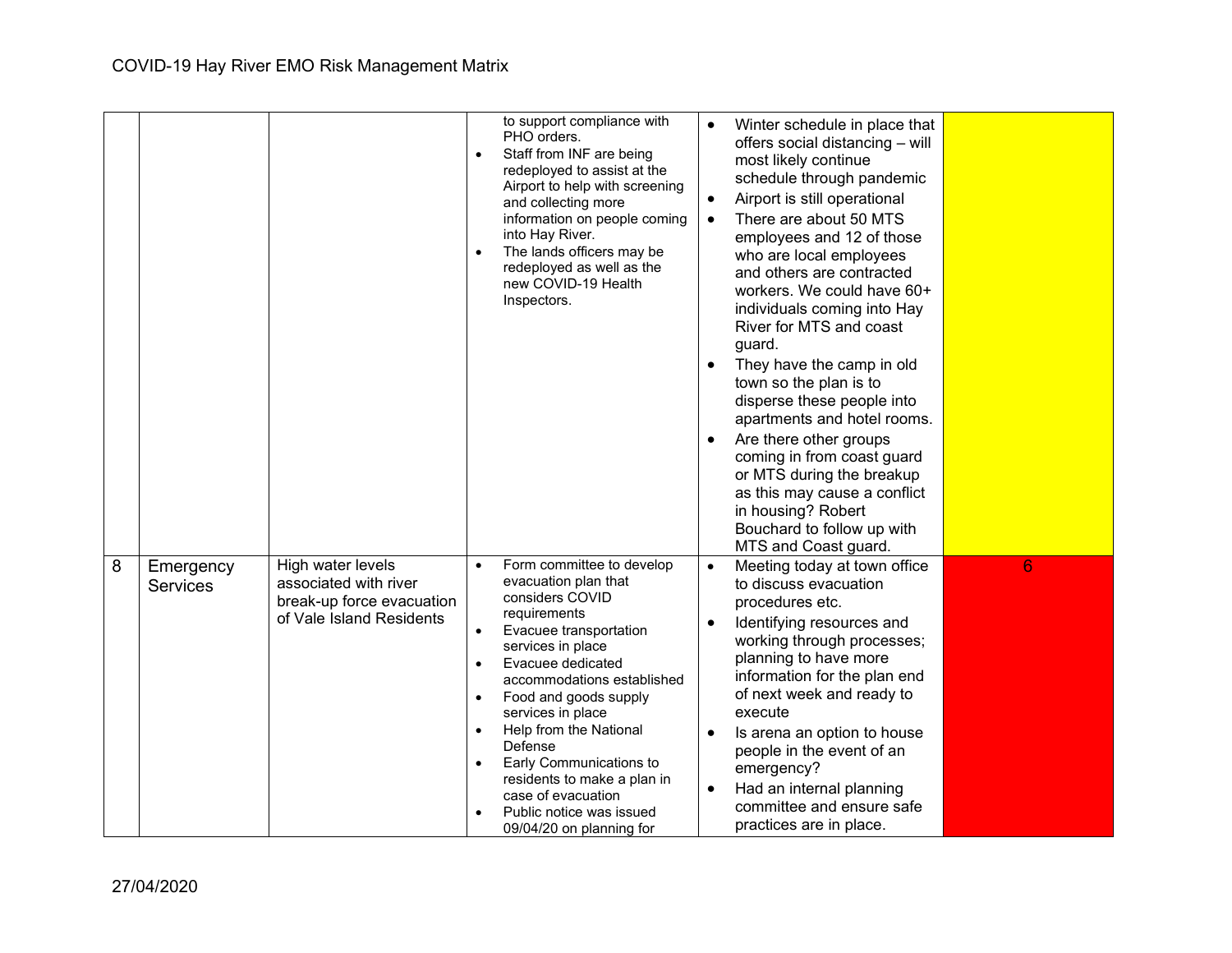|    |                                       |                                                                                                      | potential flood.<br>Beginning to execute the<br>$\bullet$<br>Monitoring equipment has<br>plan. Updating information<br>been placed<br>packages and options for<br>circulating.<br>Identified back up for<br>planning team members.<br>Setting up a virtual<br>command center.<br>Will begin surveying<br>residence on vale island                               |                |
|----|---------------------------------------|------------------------------------------------------------------------------------------------------|-----------------------------------------------------------------------------------------------------------------------------------------------------------------------------------------------------------------------------------------------------------------------------------------------------------------------------------------------------------------|----------------|
| 9  | Water and<br>Waste<br><b>Services</b> | Not able to provide safe<br>delivery of water due to<br>human resource<br>restrictions               | Train additional Town Staff on<br>Business as usual while<br>$\bullet$<br>$\bullet$<br>water treatment<br>practicing safety protocols<br>Recreation Staff with past<br>$\bullet$<br>Back-up available if needed<br>$\bullet$<br>experience<br>due to staffing shortages<br>Mike Auger to develop<br>plan for monitoring for<br>turbidity related to break<br>up | 3              |
|    |                                       | Unable to provide<br>garbage collection due to<br>human resource<br>restrictions                     | Train additional workers on<br>Re-iterated planned<br>$\bullet$<br>$\bullet$<br>required equipment<br>mitigation points<br>Install drop-off bins around<br>$\bullet$<br>town<br>Open landfill to allow<br>$\bullet$<br>residents to drop off at no<br>charge                                                                                                    | $\overline{2}$ |
|    |                                       | Unable to provide road<br>clearing and maintenance<br>services due to human<br>resource restrictions | Train additional Town Staff on<br>Same safety protocols in<br>$\bullet$<br>$\bullet$<br>equipment<br>places as noted above<br>Perform only minimal work to<br>$\bullet$<br>ensure safe passage for<br>emergency vehicles                                                                                                                                        | $\overline{2}$ |
| 10 | <b>Fuel Supply</b>                    | Inadequate local fuel<br>inventory may impact<br>essential service<br>operations                     | Discussions with local fuel<br>No issues currently, fuel<br>$\bullet$<br>$\bullet$<br>suppliers<br>trucks still delivering<br>quarantine fuel supply for<br>$\bullet$<br>Ross Stanley noted we have<br>emergency purposes<br>fuel in storage in the case<br>the trucks stop.                                                                                    | $\overline{2}$ |
| 11 | Economic<br>Stability                 | <b>Businesses experience</b><br>operational cashflow                                                 | Communications re: what<br>Fed Gov't have economic<br>$\bullet$<br>$\bullet$<br>federal plans are available<br>initiatives in place<br>Have a meeting with<br>$\bullet$                                                                                                                                                                                         | 6              |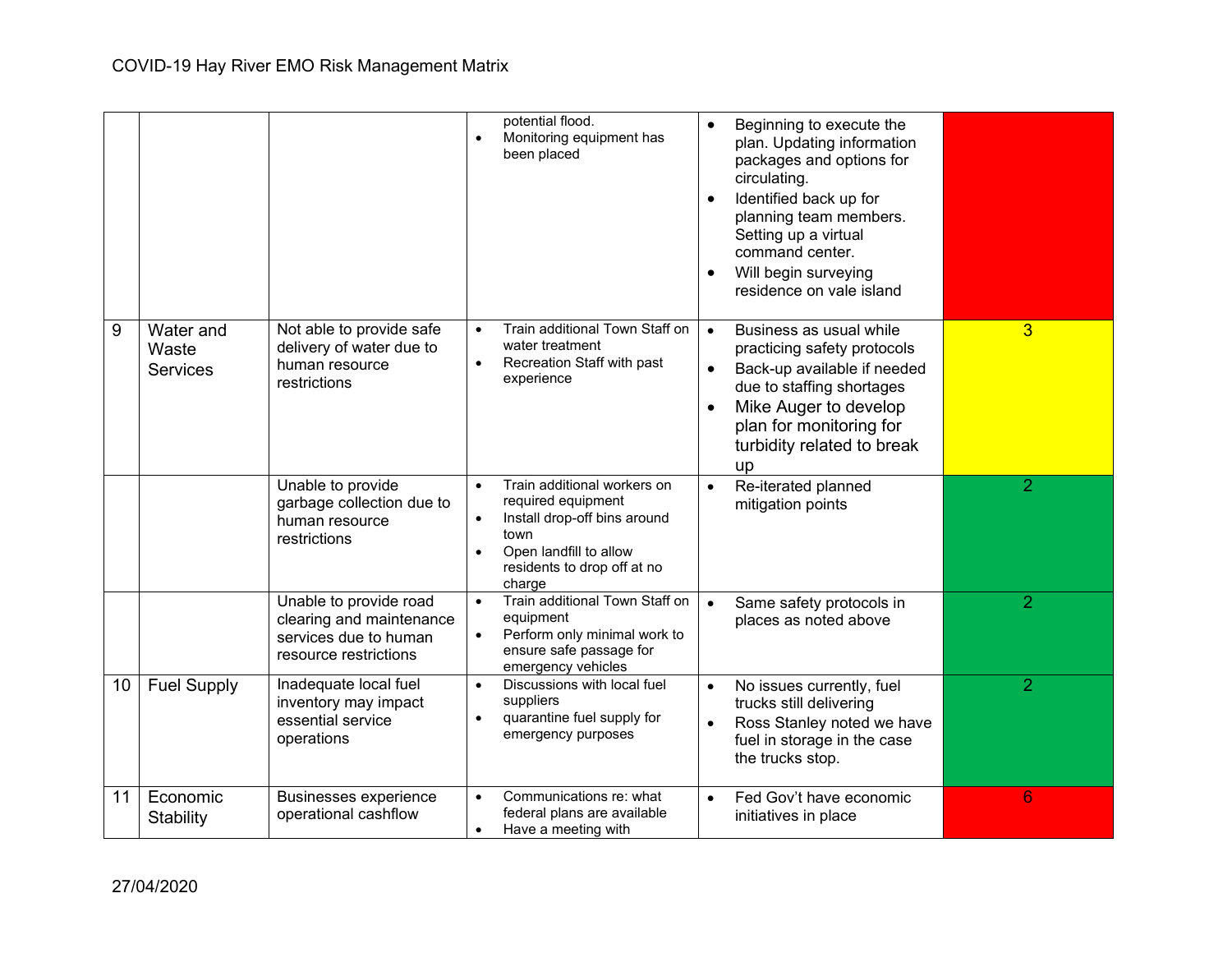|    |                   | issues impacting<br>sustainability                                                                   | $\bullet$<br>$\bullet$              | Chamber to understand<br>needs and options - ITI to<br>attend<br>There are federal and<br>territorial programs in place.<br>CERD.                                                                                                                              |           | Need to communicate info to<br>public via social<br>media/bulletin boards<br>Direction from INF - how do<br>we create work in<br>communities for our local<br>businesses? HR - some<br>work to be completed in<br>schools now that they are<br>vacant<br>Will be finalizing the<br>documentation for people<br>that have been accepted into<br>the emergency loan program<br>How can we communicate to<br>help people who need<br>assistance and can't afford<br>food? Kandis will touch base<br>with Michelle Stephens (the<br>new head of the soup<br>kitchen) and possibly the<br>friendship center to look into<br>this. |                        |
|----|-------------------|------------------------------------------------------------------------------------------------------|-------------------------------------|----------------------------------------------------------------------------------------------------------------------------------------------------------------------------------------------------------------------------------------------------------------|-----------|------------------------------------------------------------------------------------------------------------------------------------------------------------------------------------------------------------------------------------------------------------------------------------------------------------------------------------------------------------------------------------------------------------------------------------------------------------------------------------------------------------------------------------------------------------------------------------------------------------------------------|------------------------|
|    |                   | Employees are laid off<br>and cannot afford to cover<br>personal expenses                            | $\bullet$                           | Communications re: what<br>federal plans are available                                                                                                                                                                                                         |           | HR Property tax bills: No<br>immediate financial<br>pressure. Not issued until<br>late May with pymt required<br>end of July. To be revisited if<br>becomes an issue                                                                                                                                                                                                                                                                                                                                                                                                                                                         | 9                      |
| 12 | Public<br>Housing | Not able to do Emergency<br>repairs to housing home<br>Housing vulnerable<br>people in the community | $\bullet$<br>$\bullet$<br>$\bullet$ | All housing staff are working<br>from home<br>18 rooms are reserved with a<br>27 room capacity at the North<br>Country inn for vulnerable<br>people to self-isolate<br>Getting vacant units up and<br>operationalized. Only doing<br>health and safety repairs | $\bullet$ | District office and serve 7<br>communities<br>The EMO is looking to put<br>some security in place to<br>assist<br>The people on income<br>assistance have received an<br>additional \$500 as well as<br>their April payments so they<br>should be able to afford<br>food.                                                                                                                                                                                                                                                                                                                                                    | <b>Rating Required</b> |